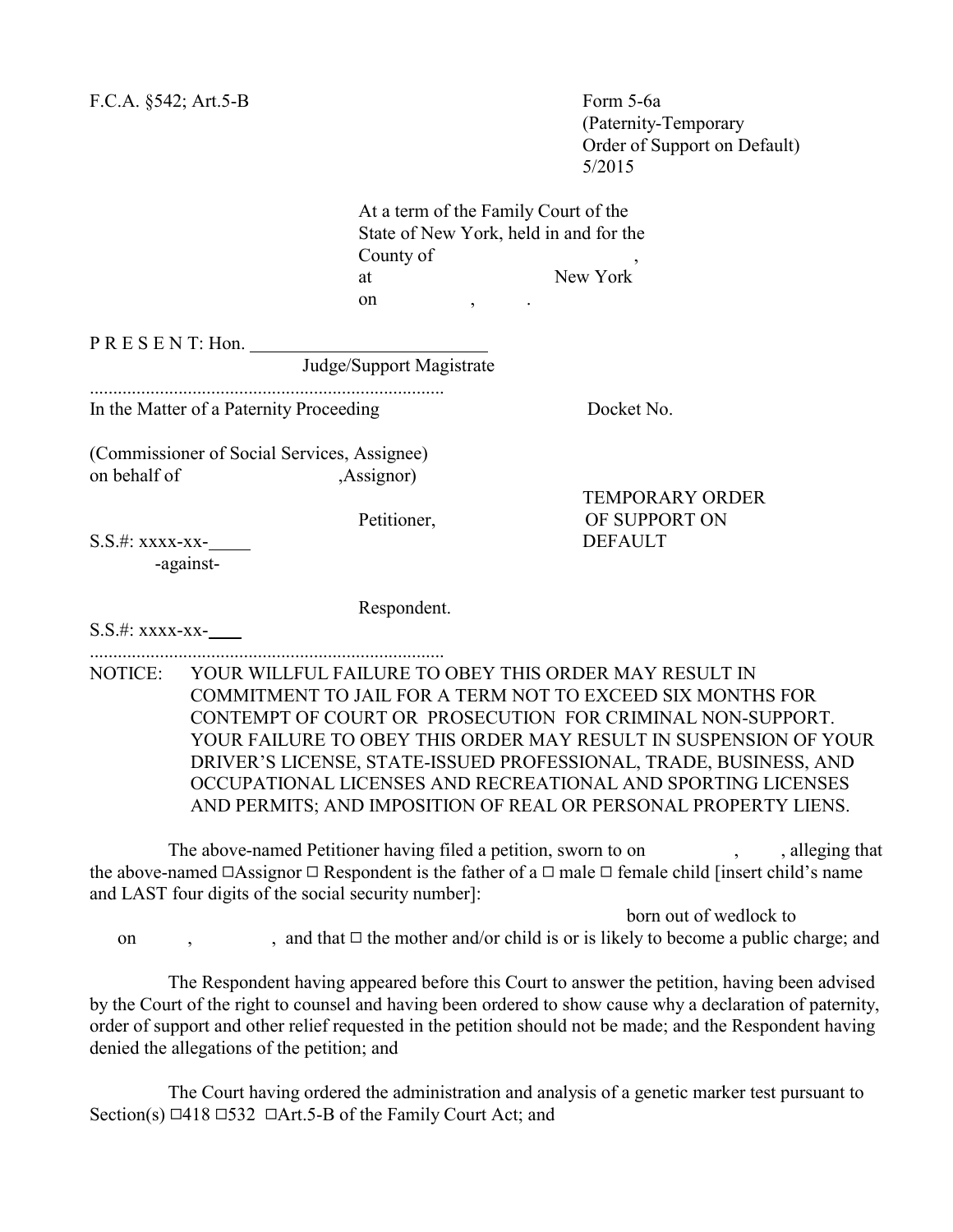$\Box$  The Respondent having willfully failed to appear before this Court subsequent to the administration and analysis of such test, which does not exclude the  $\Box$  Respondent  $\Box$  Assignor as being the father of the child, it is therefore

 $\Box$  The Respondent having willfully failed to comply with the order directing submission to such test, and having also willfully failed to appear before this court on the adjourned date, it is therefore

 $\Box$  ORDERED that commencing on [specify]: the above-named Respondent, upon notice of this order, pay or cause to be paid the sum of  $\S$   $\Box$  weekly  $\Box$  every two weeks

 $\Box$  monthly  $\Box$  twice per month  $\Box$  quarterly to:

 $\Box$  Petitioner by cash, check or money order

 $\Box$  Non-IV-D cases: Payable to the Petitioner by check or money order and mailed to the NYS Child Support Processing Center, P. O. Box 15365, Albany, NY 12212-5365. The county name for the matter must be included with the payment for identification purposes.

 $\Box$  IV-D cases: Payable by check or money order made payable to and mailed to the NYS Child Support Processing Center, PO Box 15363, Albany, NY 12212-5363. The county name and New York Case Identifier number for the matter must be included with the payment for identification purposes;

> The name, address and telephone number of Respondent's current employer(s), are: NAME ADDRESS TELEPHONE

> > and it is further

 $[IV-D]$  cases only]:  $\Box$  ORDERED that the Respondent, custodial parent and any other individual parties immediately notify the Support Collection Unit of any changes in the following information: residential and mailing addresses, social security number, telephone number, driver's license number; and name, address and telephone numbers of the parties' employers and any change in health insurance benefits, including any termination of benefits, change in the health insurance benefit carrier or premium, or extent and availability of existing or new benefits;

And the Court having determined that [check applicable box]:

 $\Box$  The child(ren) are currently covered by the following health insurance plan [specify]:

which is maintained by [specify party]:

 $\Box$  Health insurance coverage is available to one of the parents or a legally-responsible relative [specify] name]: under the following health insurance plan [specify, if known]: , which provides the following health insurance benefits [specify extent and type of benefits, if known, including any medical, dental, optical, prescription drug and health care services or other health care benefits]:

 $\Box$  Health insurance coverage is available to both of the parents as follows: Name Health Insurance Plan Premium or Contribution Benefits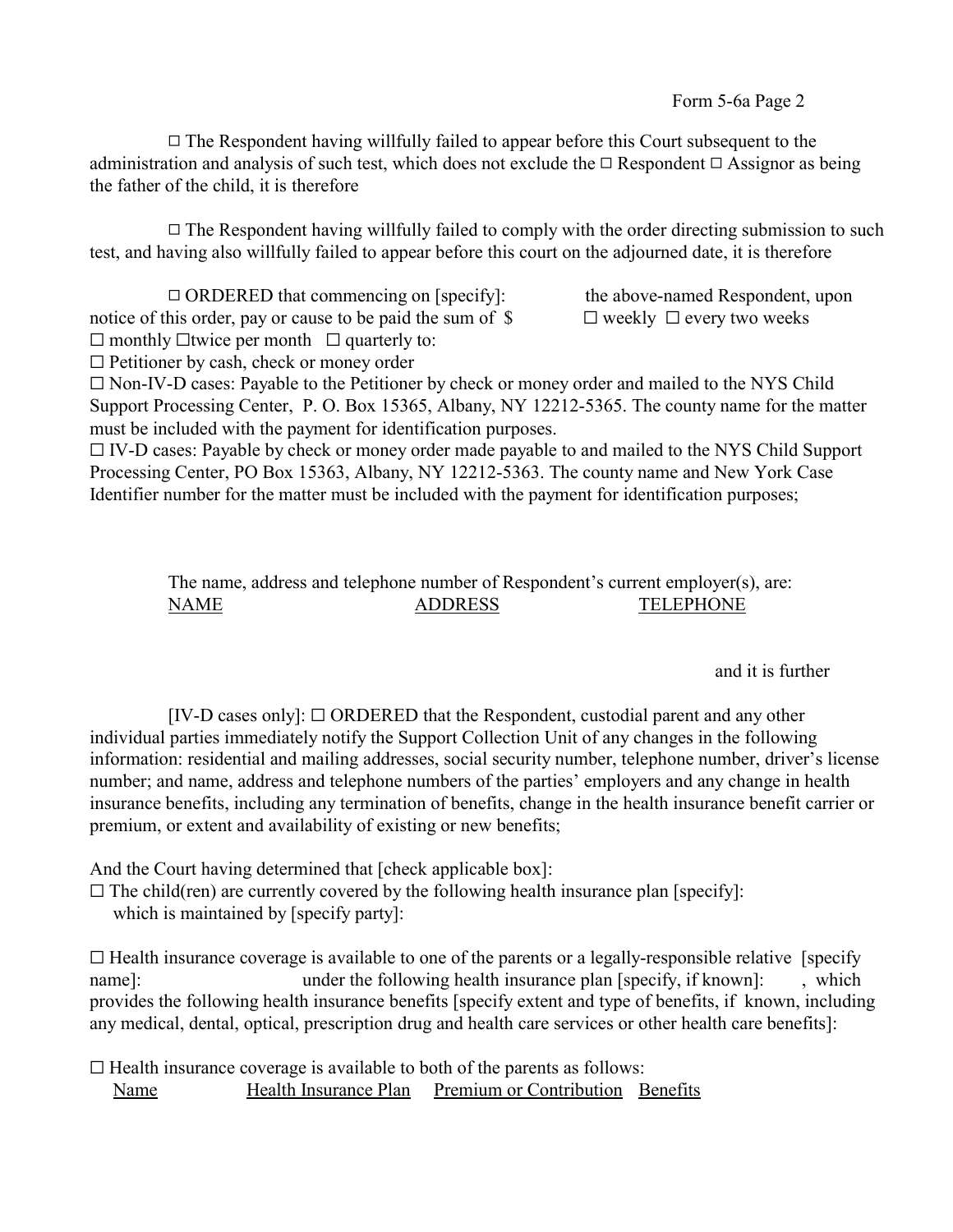$\Box$  No legally-responsible relative has health insurance coverage available for the child(ren), but the child(ren) may be eligible for health insurance benefits under the New York "Child Health Plus" program or the New York State Medical Assistance Program, or the publicly funded health insurance program in the State where the custodial parent resides,

 $\square$  No legally-responsible relative has health insurance coverage available for the child(ren), but the child(ren) are currently enrolled in the New York State Medical Assistance Program.

IT IS THEREFORE ORDERED that [specify name(s) of legally-responsible relative(s)]:  $\Box$  continue to maintain health insurance coverage for the following eligible dependent(s) [specify]: under the above-named existing plan for as long as it remains available;  $\Box$  enroll the following eligible dependent(s) [specify]: under the following health insurance plan [specify]: immediately and immediately and without regard to seasonal enrollment restrictions and maintain such coverage as long as it remains

available in accordance with  $[IV-D \ cases]$ :  $\square$  the Medical Execution, which shall be issued immediately by the Support Collection Unit, pursuant to CPLR 5241  $\Box$  the Medical Execution issued by this Court [Non-IV-D cases]:  $\Box$  the Qualified Medical Child Support Order.

Such coverage shall include all plans covering the health, medical, dental, optical and prescription drug needs of the dependents named above and any other health care services or benefits for which the legally-responsible relative is eligible for the benefit of such dependents; provided, however, that the group health plan is not required to provide any type or form of benefit or option not otherwise provided under the group health plan except to the extent necessary to meet the requirements of Section 1396(g-1) of Title 42 of the United States Code. The legally-responsible relative(s) shall assign all insurance reimbursement payments for health care expenses incurred for (his)(her) eligible dependent(s) to the provider of such services or the party having actually incurred and satisfied such expenses, as appropriate;

## OR

 $\Box$  IT IS THEREFORE ORDERED that the custodial parent [specify name]:

 shall immediately apply to enroll the eligible child(ren) in the "Child Health Plus" program (the NYS health insurance program for children) and the New York State Medical Assistance Program or the publicly funded health insurance program in the State where the custodial parent resides.

And the Court further finds that:

The mother is the  $\Box$  custodial  $\Box$ non-custodial parent, whose pro rata share of the cost or premiums to obtain or maintain such health insurance coverage is

The father is the  $\Box$  custodial  $\Box$  non-custodial parent, whose pro rata share of the cost or premiums to obtain or maintain such health insurance coverage is

And the Court further finds that [check applicable box]:

 $\square$  Each parent shall pay the cost of premiums or family contribution in the same proportion as each of their incomes are to the combined parental income as cited above;

OR

 $\Box$  Upon consideration of the following factors [specify]: pro-rating the payment would be unjust or inappropriate for the following reasons [specify]: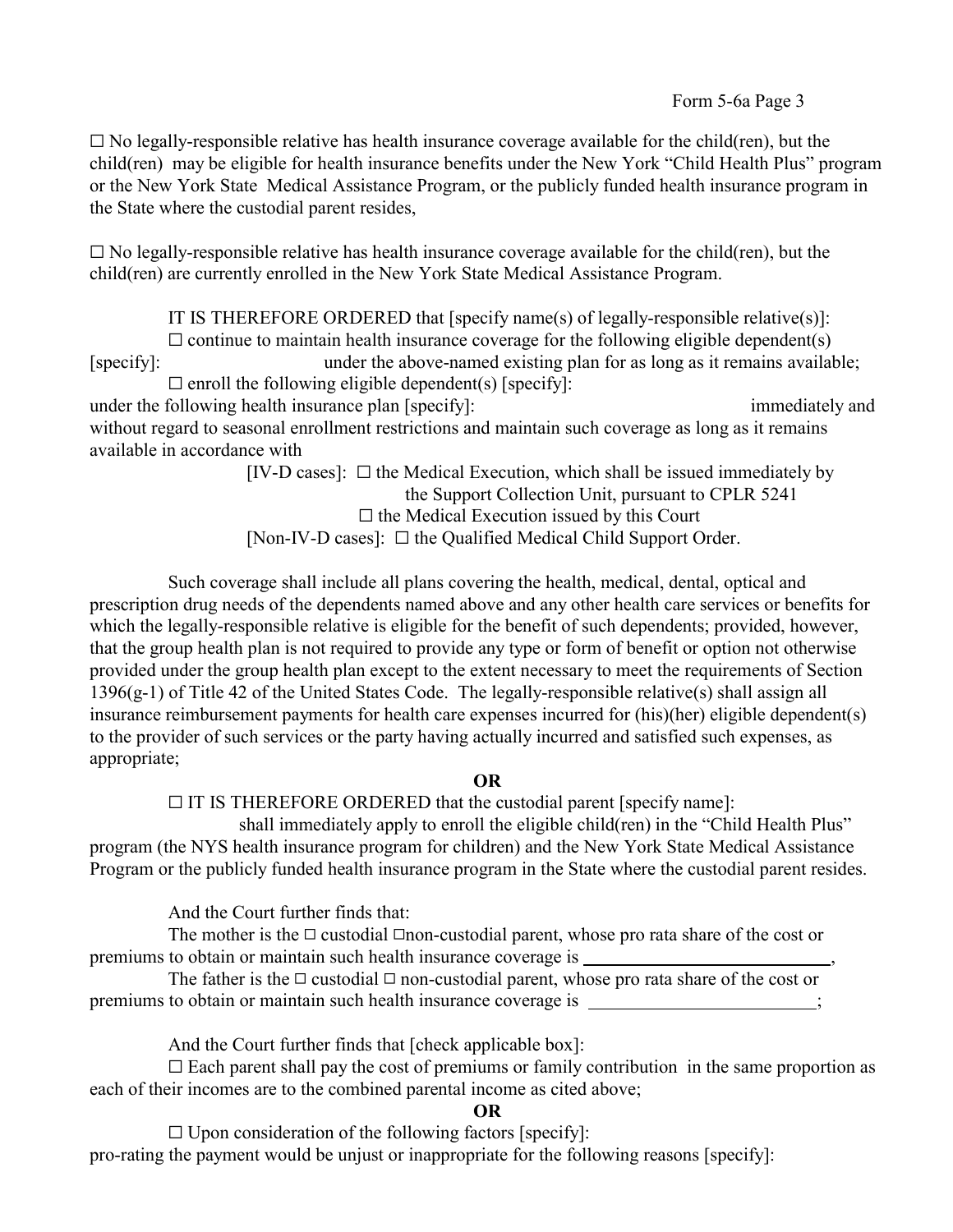and, therefore, the payments shall be allocated as follows [specify]:

; and it is further

#### OR

 $\Box$  [Where the child(ren) are recipients of managed care coverage under the New York State Medical Assistance Program] ORDERED that , the non-custodial parent herein, shall pay the amount of \$ per toward to the managed care premium under the New York State Medical Assistance Program;

 $\Box$  [Where the child(ren) are recipients of fee-for-service coverage under the New York State Medical Assistance Program] ORDERED that \_\_\_\_\_\_\_\_\_\_\_\_\_\_\_\_\_\_\_\_, the non-custodial parent herein, shall pay up to an annual maximum of \$ Medical Assistance Program upon written notice that the program has paid health care expenses on behalf of the child(ren) for costs incurred during the current calendar year.

 $\Box$  [Where the child(ren) are recipients of fee-for-service coverage under the New York State Medical Assistance Program] ORDERED that \_\_\_\_\_\_\_\_\_\_\_\_\_\_\_\_, the non-custodial parent herein, pay as part of the cash medical support obligation up to an annual maximum of \$ for the calendar year commencing January 1, \_\_\_\_\_ and for every year thereafter to the New York State Medical Assistance Program upon written notice that the Medicaid program has paid health care expenses on behalf of the child(ren).

 $\Box$  ORDERED that  $\Box$ , the non-custodial parent herein, shall pay the amount of \$ , representing his/her share of premiums and/or costs incurred by the New York State Medical Assistance Program for the period of time from which contains to the date of this order, which amount shall be support arrears/past due support;

 $\Box$  ORDERED that in the event that the child(ren) cease(s) to be enrolled in the New York State Medical Assistance Program, the non-custodial parent's obligation to pay his/her share of managed care coverage premiums and/or fee-for-service reimbursement shall terminate as of the date the child(ren) is/are no longer enrolled in Medicaid;

ORDERED that the legally responsible relative immediately notify the [check applicable box]:  $\Box$  other party (non-IV-D cases)  $\Box$  Support Collection Unit (IV-D cases) of any change in health insurance benefits, including any termination of benefits, change in the health insurance benefit carrier or premium, or extent and availability of existing or new benefits; and it is further

ORDERED, that [specify name]: shall execute and deliver to [specify name]: any forms, documents, or instruments to assure timely payment of any health insurance claim for the child(ren); and it is further

ORDERED that upon a finding that the above-named legally-responsible relative(s) willfully failed to obtain health insurance benefits in violation of [check applicable box(es)]:  $\Box$  this order  $\Box$  the medical execution  $\Box$  the qualified medical child support order, such relative(s) will be presumptively liable for all health care expenses incurred on behalf of the above-named defendant(s) from the first date such dependent(s)  $\Box$  was  $\Box$  were eligible to be enrolled to receive health insurance benefits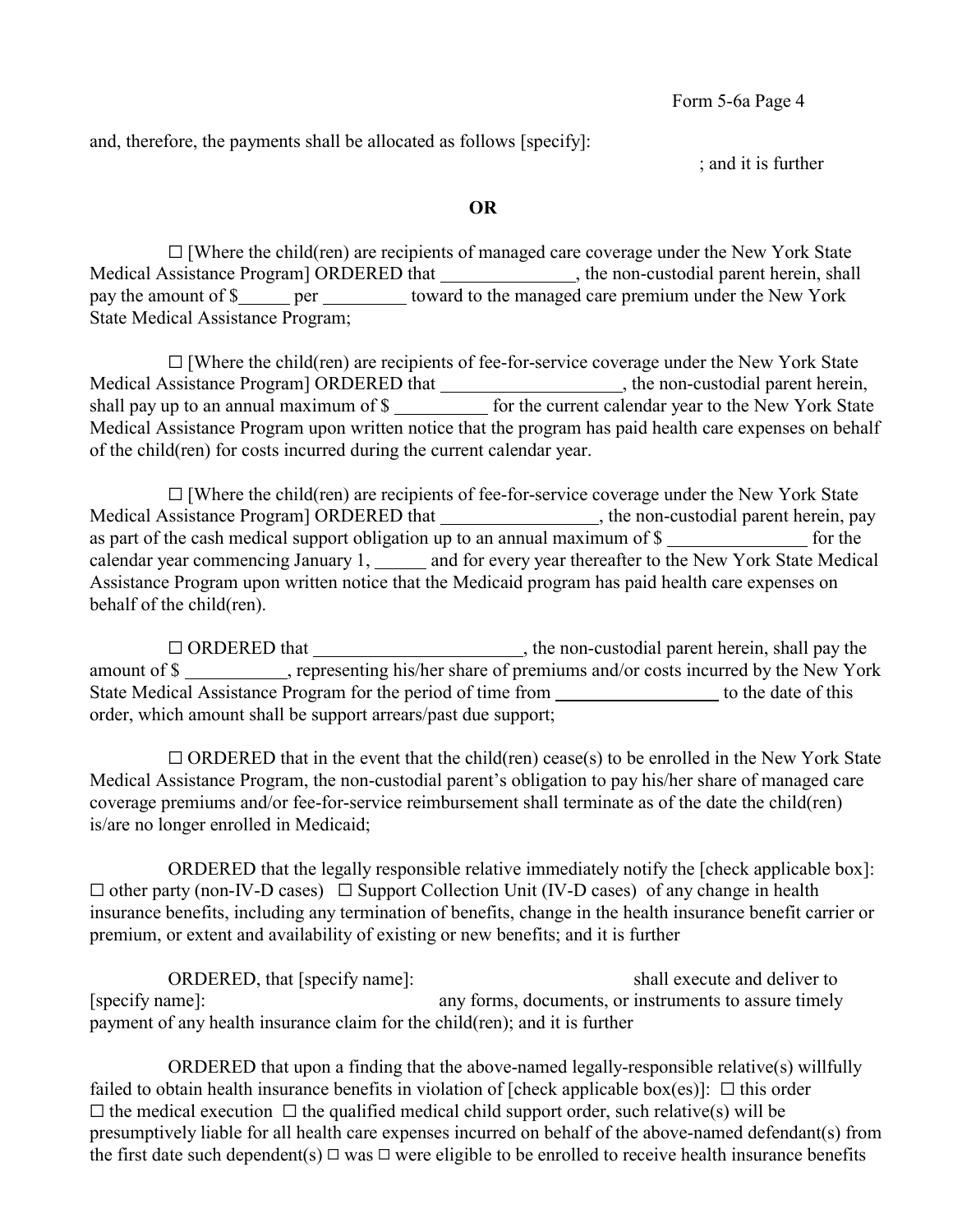after the issuance of such order or execution directing the acquisition of such coverage; and it is further

ORDERED that [specify]: the legally-responsible relative(s) herein, shall pay (his)(her) pro rata share of future reasonable health expenses of the child(ren) not covered by insurance by [check applicable box]:  $\Box$  direct payments to the health care provider  $\Box$  other [specify]:

; and it is further

ORDERED that, if health insurance benefits for the above-named child(ren) not available at the present time become available in the future to the legally-responsible relative(s), such relative(s) shall enroll the dependent(s) who are eligible for such benefits immediately and without regard to seasonal enrollment restrictions and shall maintain such benefits so long as they remain available; and it is further

# [Check applicable box $(es)$ :

 $\Box$  [Where the Court has made a finding that health insurance is not available] ORDERED that an execution for medical support enforcement shall not be issued by the support collection unit unless a subsequent determination is made by the Court that such health insurance benefits are available; and it is further

| $\Box$ ORDERED that              | , the non-custodial parent                                            |
|----------------------------------|-----------------------------------------------------------------------|
| herein, pay the sum of \$        | as $\Box$ his $\Box$ her proportionate share of reasonable child care |
| expenses, to be paid as follows: |                                                                       |
|                                  | $\cdots$ $\cdots$                                                     |

; and it is further

 $\Box$  ORDERED that , the non-custodial parent herein, pay the sum of \$ as educational expenses by  $\Box$  direct payment to the educational provider  $\Box$  $;$  and it is further

|  | other [specify]: |
|--|------------------|
|--|------------------|

| $\Box$ ORDERED that [specify party or parties; check applicable box(es):                      |  |
|-----------------------------------------------------------------------------------------------|--|
| purchase and maintain $\Box$ life and/or $\Box$ accident insurance policy in the              |  |
|                                                                                               |  |
| maintain the following existing $\Box$ life and/or $\Box$ accident insurance policy in the    |  |
|                                                                                               |  |
| assign the following as $\Box$ beneficiary $\Box$ beneficiaries [specify]:                    |  |
| to the following existing $\Box$ life and/or $\Box$ accident insurance policy or policies     |  |
| [specify policy or policies and amount(s)]: $\qquad \qquad$                                   |  |
| In the case of life insurance, the following shall be designated as irrevocable beneficiaries |  |
|                                                                                               |  |
| In the case of accident insurance, the insured party shall be designated as irrevocable       |  |
| beneficiary during the following time period [specify]: ________________________              |  |
| The obligation to provide such insurance shall cease upon the termination of the duty of      |  |
|                                                                                               |  |

[IV-D Cases]:  $\Box$  ORDERED that when the person or family to whom family assistance is being paid no longer receives family assistance, support payments shall continue to be made to the Support Collection Unit, unless such person or family requests otherwise; and it is further